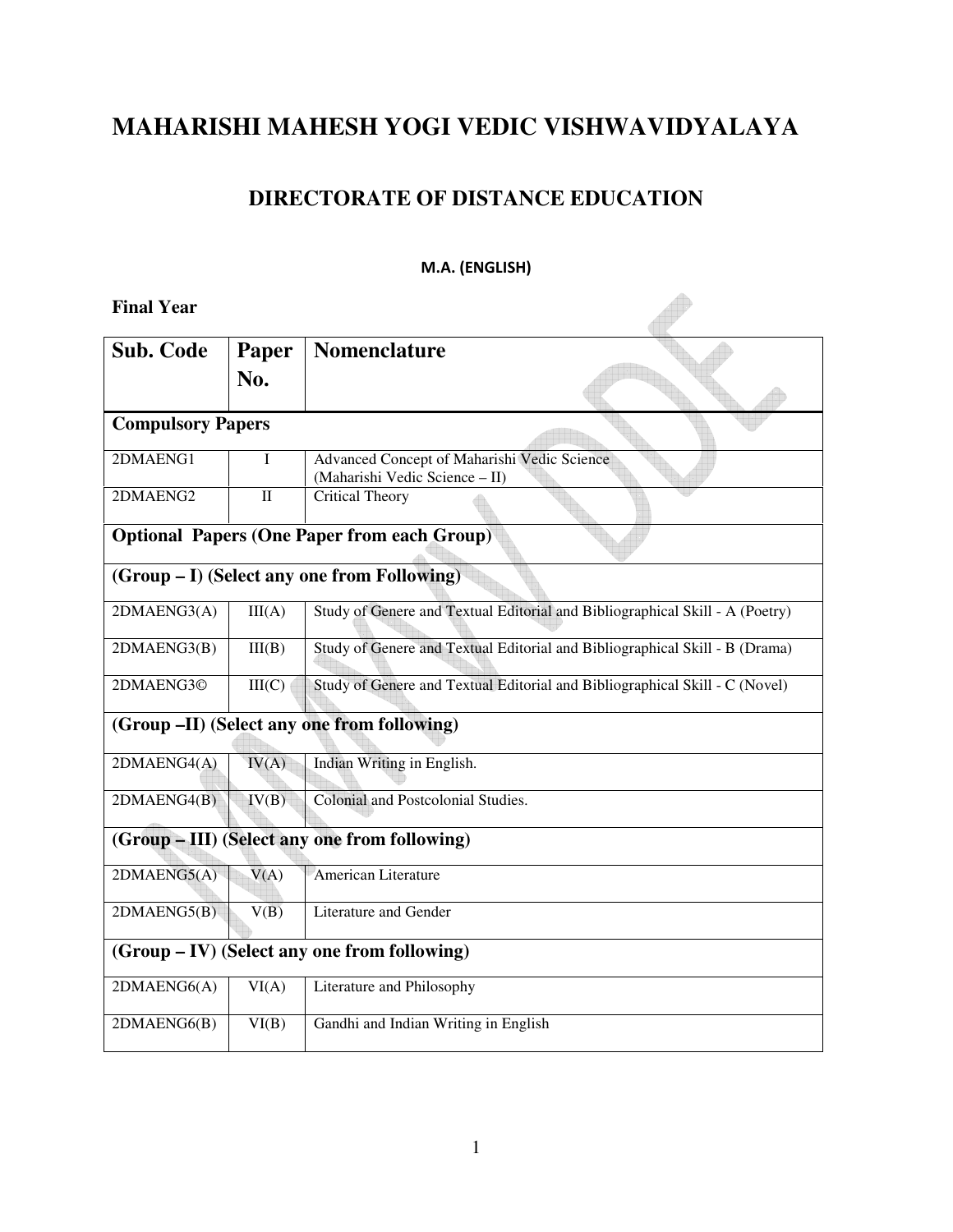# **M.A. (English) Final Year**

### **ADVANCED CONCEPT OF MAHARISHI VEDIC SCIENCE**

### **(MAHARISHI VEDIC SCIENCE –II)**

### **UNIT – I**

Name of 21-40 areas of Vedic Science & their expression in Human Physiology and detail with diagram. Consciousness, types of consciousness, characteristics of higher stages of consciousness.

### **UNIT – II**

Introduction to Maharishi Gandharva Veda Introduction to Maharishi Sthapatya Ved

### **UNIT – III**

Introduction to Maharishi Vedic Management Fundamental Elements of Vedic Management:- Totality Ideal Management in Indian Society (Ashram Vavstha :Cast, Religious)<br>Management Science and Art. Management Science and Art.

### **UNIT – IV**

Maharishi Absolute theory of Defence. Maharishi Absolute theory of Development. Maharishi Absolute theory of Information.

### **UNIT – V**

Maharishi's Swasthya Vidhan. Scientific Research based on T.M. & T.M. Sidhi Programme.

### **Suggested Readings:**

Maharishi Sandesh -1and 2 -His Holiness Maharishi Mahesh YogiJee Scientific Yoga Ashanas –Dr.Satpal. Chetna Vigyan -His Holiness Maharishi YogiJee. Dhyan Shailly by Brahmchari Dr. Girish Ji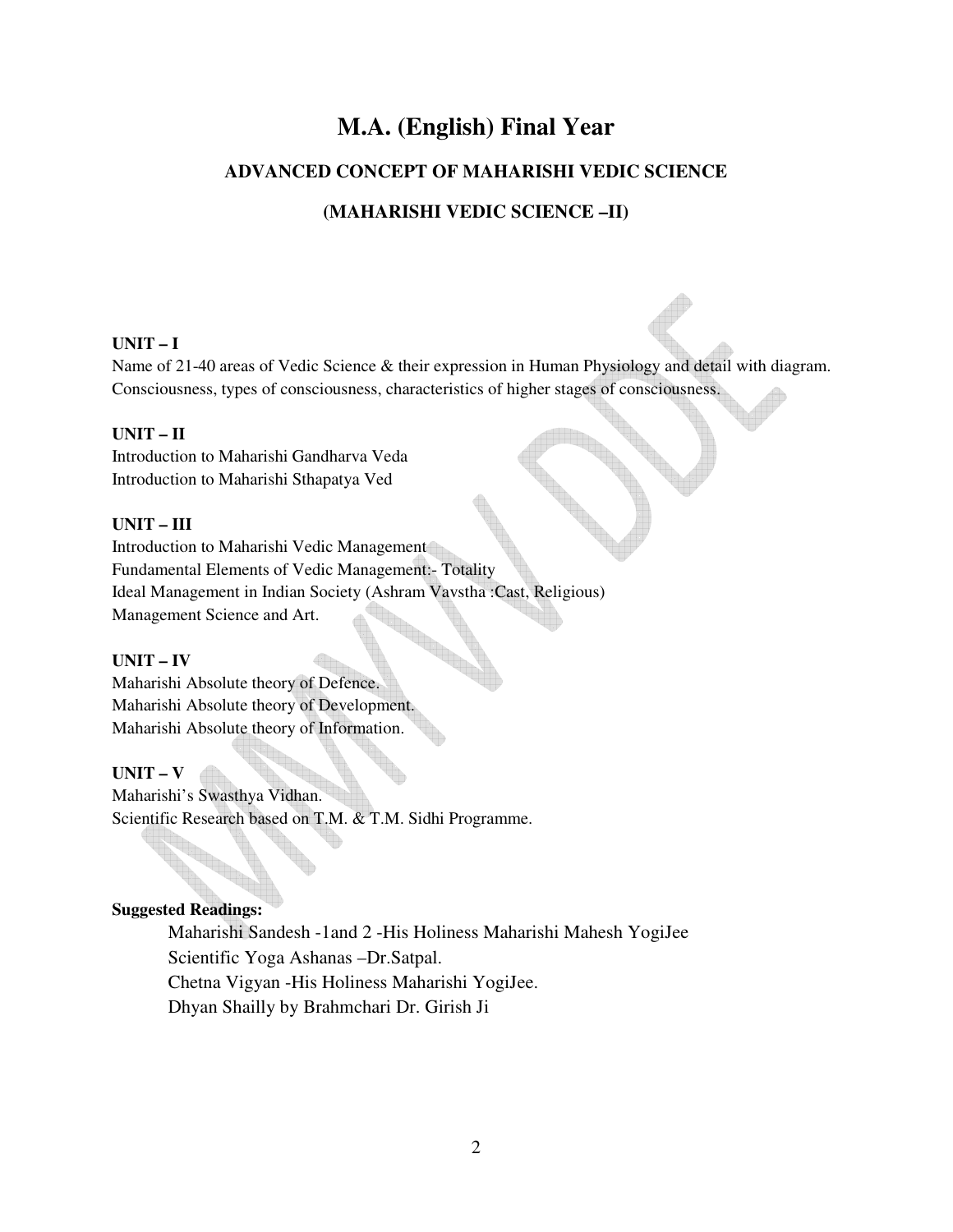### **Paper – II**

### **Critical Theory**

### **Unit I: Classical European Theory :**

Aristotle - Poetics

**Unit II: Neo Classical Theory :**  Dryden - Essay on Dramatic Poesy

### **Unit III: Romantic Theory :**

| Wordsworth | - "Preface" to the Lyrical Ballads.                |
|------------|----------------------------------------------------|
| Coleridge  | $-$ Biographia Literaria Chapters XIII to XV & VII |

#### **Unit IV: Theory of Fiction :**

| Henry James | - "The Art of Fiction" |
|-------------|------------------------|
| V. Woolf    | - "Modern Fiction"     |

#### **Unit V: Modern Theory :**

T.S. Eliot - "Tradition and the Individual Talent" -"Hamlet and his Problems", "The Function of Criticism"

#### **Unit VI: American New Criticism and allied British Criticsm :**

| Cleanth Books | - Trony as a Principle of Structure" |
|---------------|--------------------------------------|
|               |                                      |

I.A. Richards - "Communication and the Artist"

### **Unit VII: Structuralism and Post Structuralism :**

| Saussure: | - "Nature of the Linguistic Sign" (From Course in General Linguistics) |
|-----------|------------------------------------------------------------------------|
| Derrida   | - Excerpt from "On Difference".                                        |

### **Unit VII: Feminism and Post Colonialism :**

|             | Elaine Showalter – "Feminist Criticism in the Wilderness" (from The New Feminist Reader, ed. Showalter) |  |  |
|-------------|---------------------------------------------------------------------------------------------------------|--|--|
| Edward Said | "> "Crisis {in Orientalism}" (the last section of "The Scope of Orientalism" in Orientalism")           |  |  |

### **Books recommended:**

T.S. Eliot, The Secred Wood,20<sup>th</sup> Century Literary Critism, ed. David Lodge (Longman); Modern Criticism and Theory,ed. David Lodge (Longman).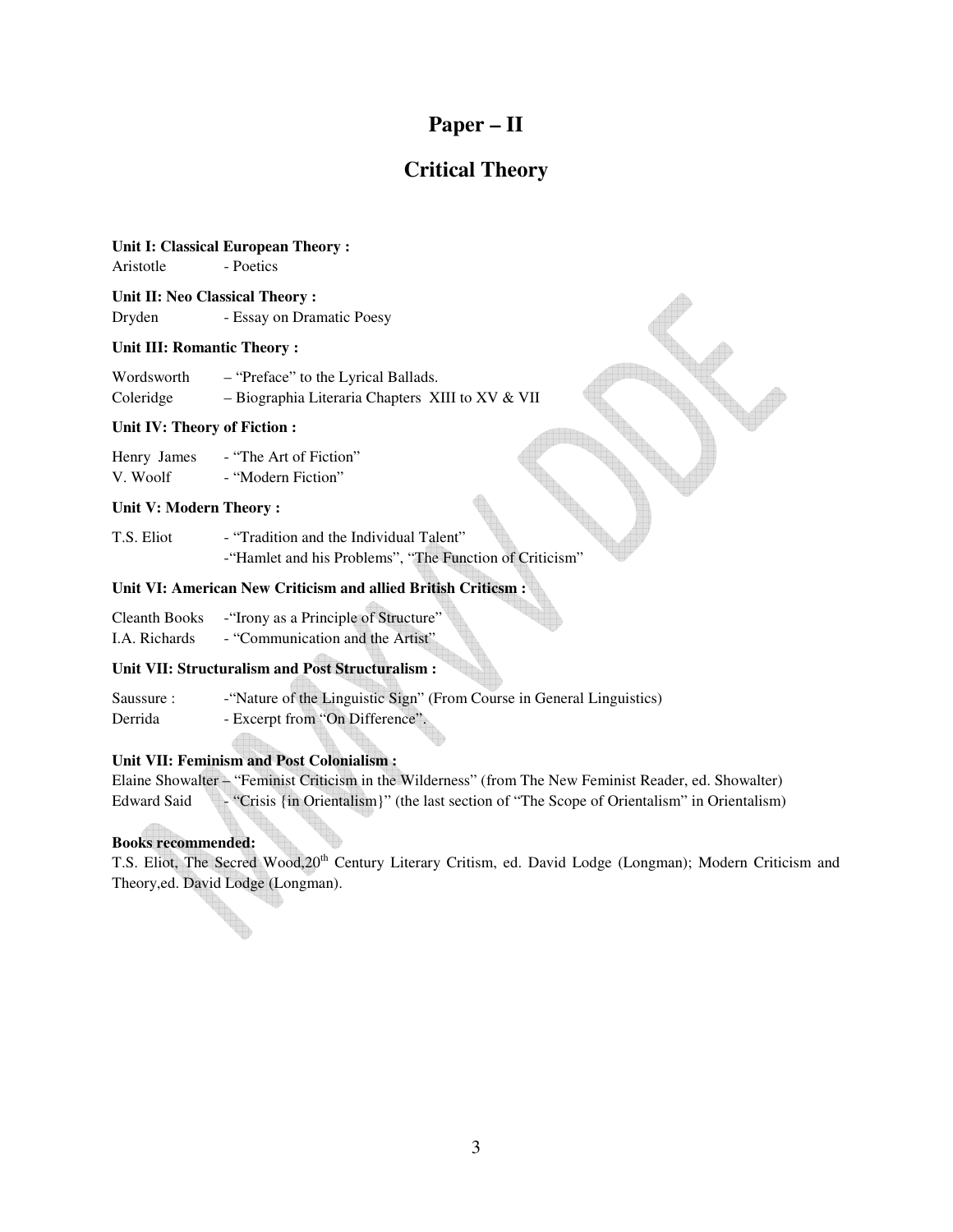# **Paper III**

## **Optional Paper – (Group-I)**

### **Study of Genere and Textual Editorial and Bibliographical Skill**

Student will have to select one paper from the following papers:

**III (A) Poetry OR** 

**III (B) Drama** 

**OR** 

 **III(C) Novel**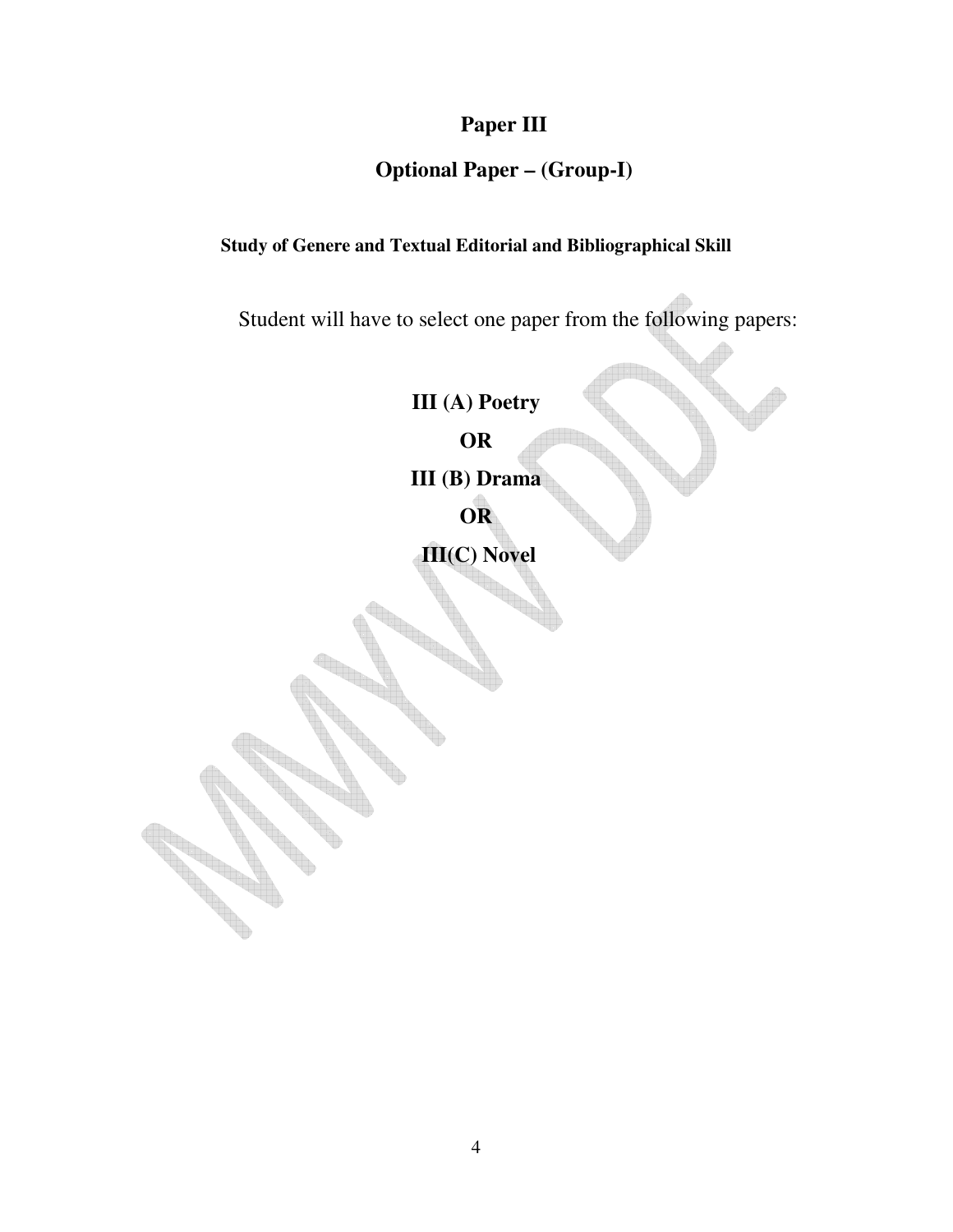# **Paper III (A)**

### **Study of Genere and Textual Editorial and Bibliographical Skill –A (Poetry)**

| <b>Unit I: Narrative Poetry:</b> |                                                               |
|----------------------------------|---------------------------------------------------------------|
|                                  | Chaucer - Prologue to The Centerbury Tales.                   |
| Keats                            | - "The Eve of St. Agnes."                                     |
|                                  | Unit II: Renaissance Love Poetry :                            |
| Spenser - Epithalamiom.          |                                                               |
|                                  | Sidney - "No more, my dear, no more these counsels try"       |
|                                  | -"Leave me, O love, which richest but to dust."               |
| Unit III: Romantic Lyric:        |                                                               |
| Wordsworth                       | - "Lucy" (I-V Section in Fifteen Poets)                       |
| <b>Byron</b>                     | - "Sonnet on Chillon"                                         |
| Shelley                          | - "When the Lamp is Shattered"                                |
|                                  | - "One word is too often profaned"                            |
| Unit IV: Post Romantic Lyric:    |                                                               |
| Tennyson                         | - "Tears Idle Tears"                                          |
| Rossetti                         | - "The Blessed Damozel"                                       |
| Hardy                            | - "The Darkling Thrush"                                       |
|                                  | Unit V: Religious and Devotional Poetry:                      |
|                                  | King James Bible - Psalms Nos. 23 and 27                      |
| Donne                            | -"At the Round Earth's Imagined Corners"                      |
|                                  | -"Batter My Heart, three - personed God.                      |
| Tagore                           | - Gitanjali, Songs Nos. 13 & 36                               |
|                                  | Unit VI: Modernism and After:                                 |
| Eliot                            | - "Little Gidding"                                            |
| Pound                            | -"E.P. Ode pour I' Election de Son Sepulcher" (Sections I& 2) |
| Hopkins                          | -"The Windhover"                                              |
| Unit VII:                        |                                                               |
| <b>Wallace Stevens</b>           | - "The Emperor of Ice-Cream"                                  |
|                                  | William Carlos Williams - "Tract"                             |
| e.e.cummings                     | -"a wind has blown the rain away "                            |
| Unit VIII:                       |                                                               |
|                                  | (a) Documentation of references and composition of footnotes. |
|                                  | (b) Correction and copy-editing of texts.                     |
|                                  | (c) Consulting bibliographies and library catalogues.         |
|                                  |                                                               |

### **Recommended for reference:**

MLA Handbook for Writers of Research Papers; James Thorpe, Principles of Textual Criticism; D.C, Greetham, Textual Scholarship: An Introduction; S. Jennet, The Making of Books.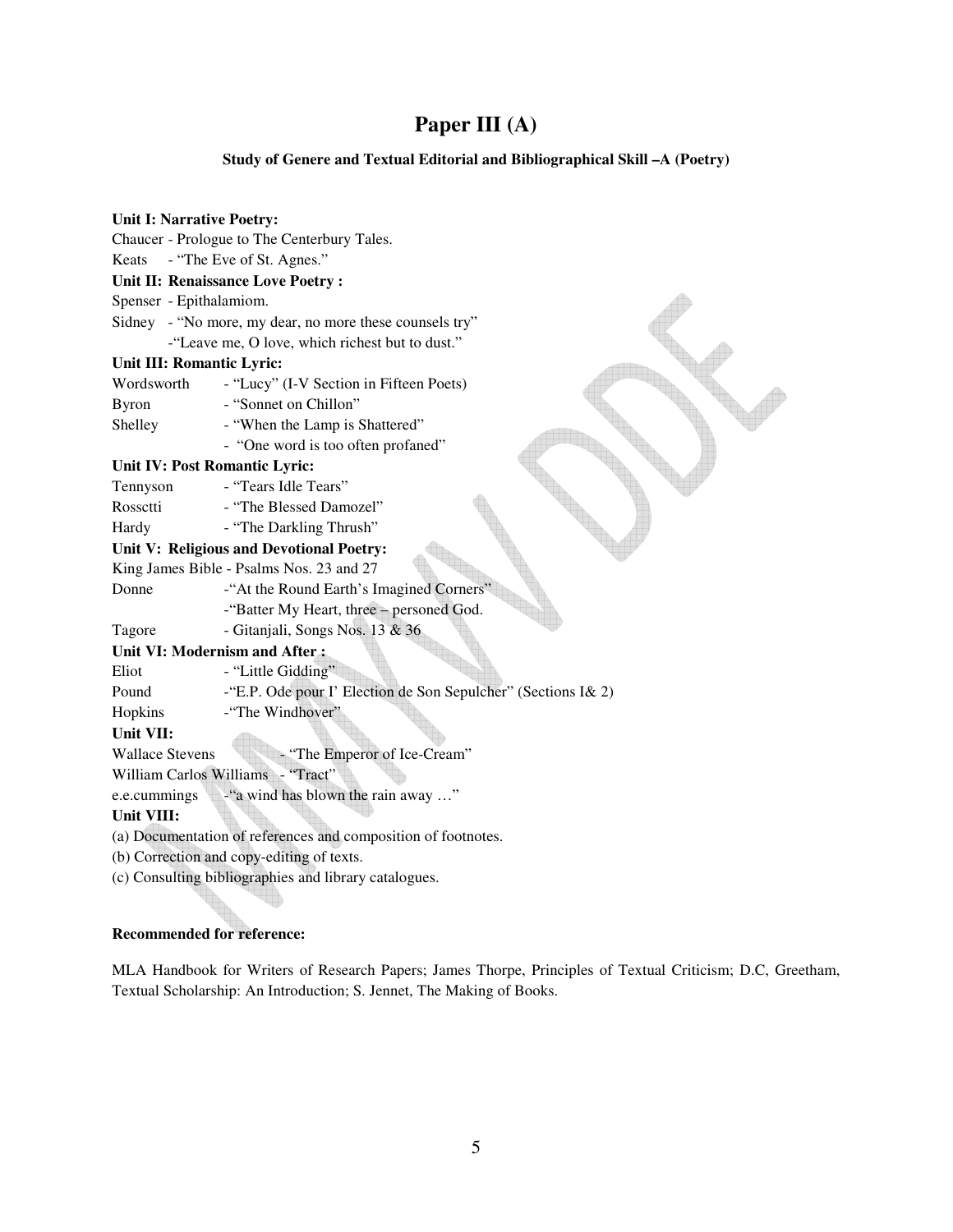### **Paper III (B)**

### **Study of Genere and Textual Editorial and Bibliographical Skill –B (Drama)**

#### **Unit I: Classical Drama:**

| Sophocles | - Oedipus The king     |
|-----------|------------------------|
| Kalidasa  | - Abhigyan Shakuntalam |

#### **Unit II: Shakespearian:**

1. The Tempest 2. King lear

### **Unit III: Post Shakespearian Drama:**

Webster - The Duchess of Malfi Jonson - Every Man in his Humour

### **Unit IV: Comedy of Manners:**

Wycherley - The Country Wife Sheridan - The Rivals

### **Unit V: Realism:**

| Ibsen      | - The Dolls House |
|------------|-------------------|
| Galsworthy | - Justice         |

### **Unit VI: Post War British Drama :**

| Becket | - Waiting for Godot  |
|--------|----------------------|
| Pinter | - The Birthday Party |

### **Unit VII: Modern Indian Drama :**

| Tagore | - Red Oleanders |
|--------|-----------------|
| Karnad | -Tughlaq        |

### **Unit VIII:**

(a) Documentation of references and composition of footnotes.

(b) Correction and copy-editing of texts.

(c) Consulting bibliographies and library catalogues.

### **Recommended for reference:**

MLA Handbook for Writers of Research Papers; James Thorpe, Principles of Textual Criticism; D.C, Greetham, Textual Scholarship: An Introduction; S. Jennet, The Making of Books.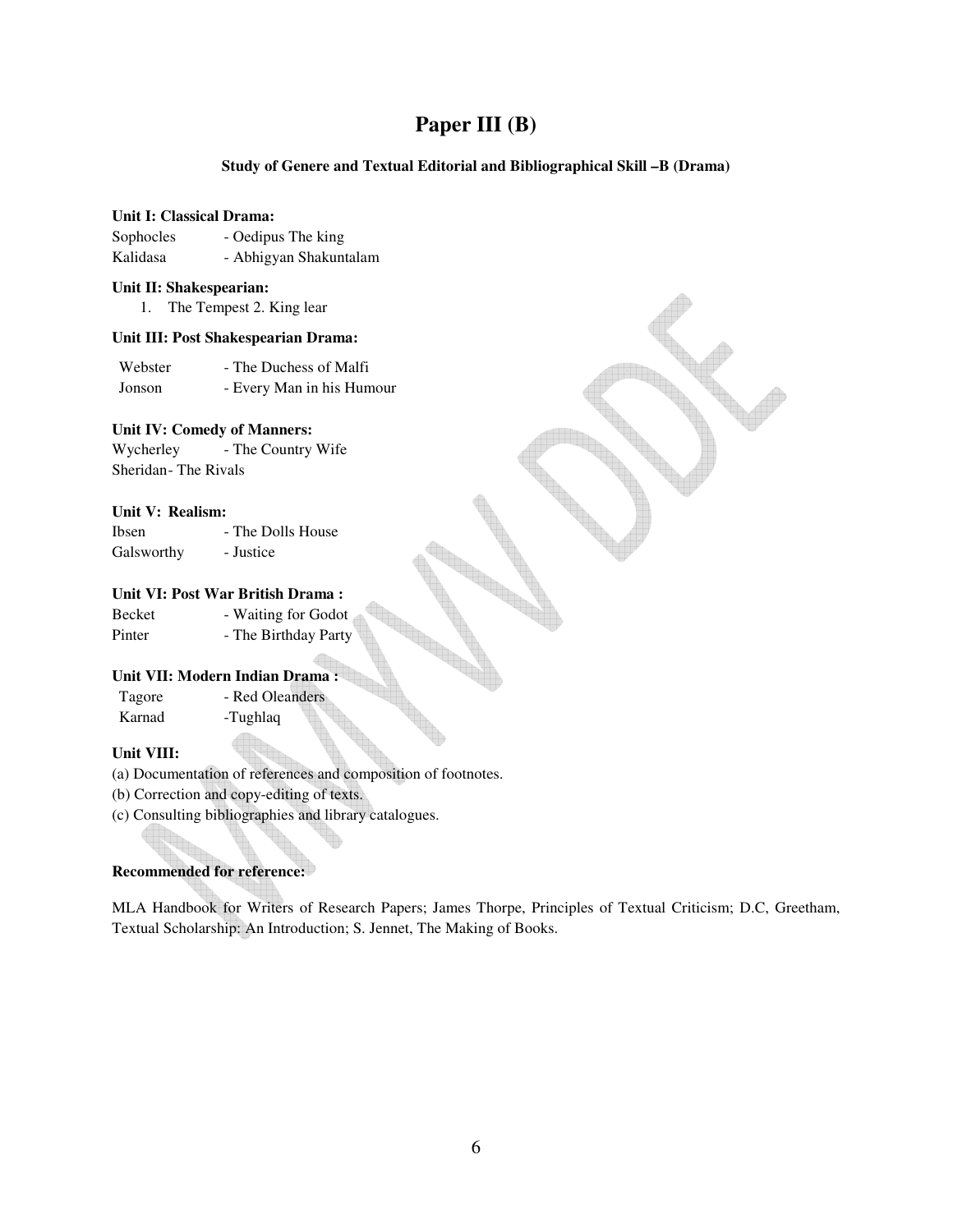### **Paper III(C)**

### **Study of Genere and Textual Editorial and Bibliographical Skill –C (The Novel)**

### **Unit I: Epistolary Novel :**

Richardson - Clarissa

#### **Unit II: 19th Century Women's Novels :**

Jane Austen - Emma Emily Bronte - Wuthering Heights

### **Unit III: 19th Century The Rural Novel :**

| Hardy        | - Tess of the Durbervilles |
|--------------|----------------------------|
| George Eliot | - Adam Bede                |

### **Unit IV: Early 20th Century British Fiction :**

| Lawrence | - Sons and Lovers   |
|----------|---------------------|
| Conrad   | - Heart of Darkness |

### **Unit V: New Literatures in English :**

| Margaret Atwood | - The Handmaid's Tale |
|-----------------|-----------------------|
| Chinua Achebe   | - Things Fall Apart   |

### **Unit VI: Indian English Novel :**

R.K. Narayana - Waiting for the Mahatma Anita Desai - Fire on the Mountain

### **Unit VIII: Detective Fiction :**

Agatha Christie - Murder On the Orient Express Sir Arthur Conan Doyle - "The Hound of the Basker Willes"

### **Unit VIII:**

(a) Documentation of references and composition of footnotes.

(b) Correction and copy-editing of texts.

(c) Consulting bibliographies and library catalogues.

### **Recommended for reference :**

MLA Handbook for Writers of Research Papers; James Thorpe, Principles of Textual Criticism; D.C, Greetham, Textual Scholarship: An Introduction; S. Jennet, The Making of Books.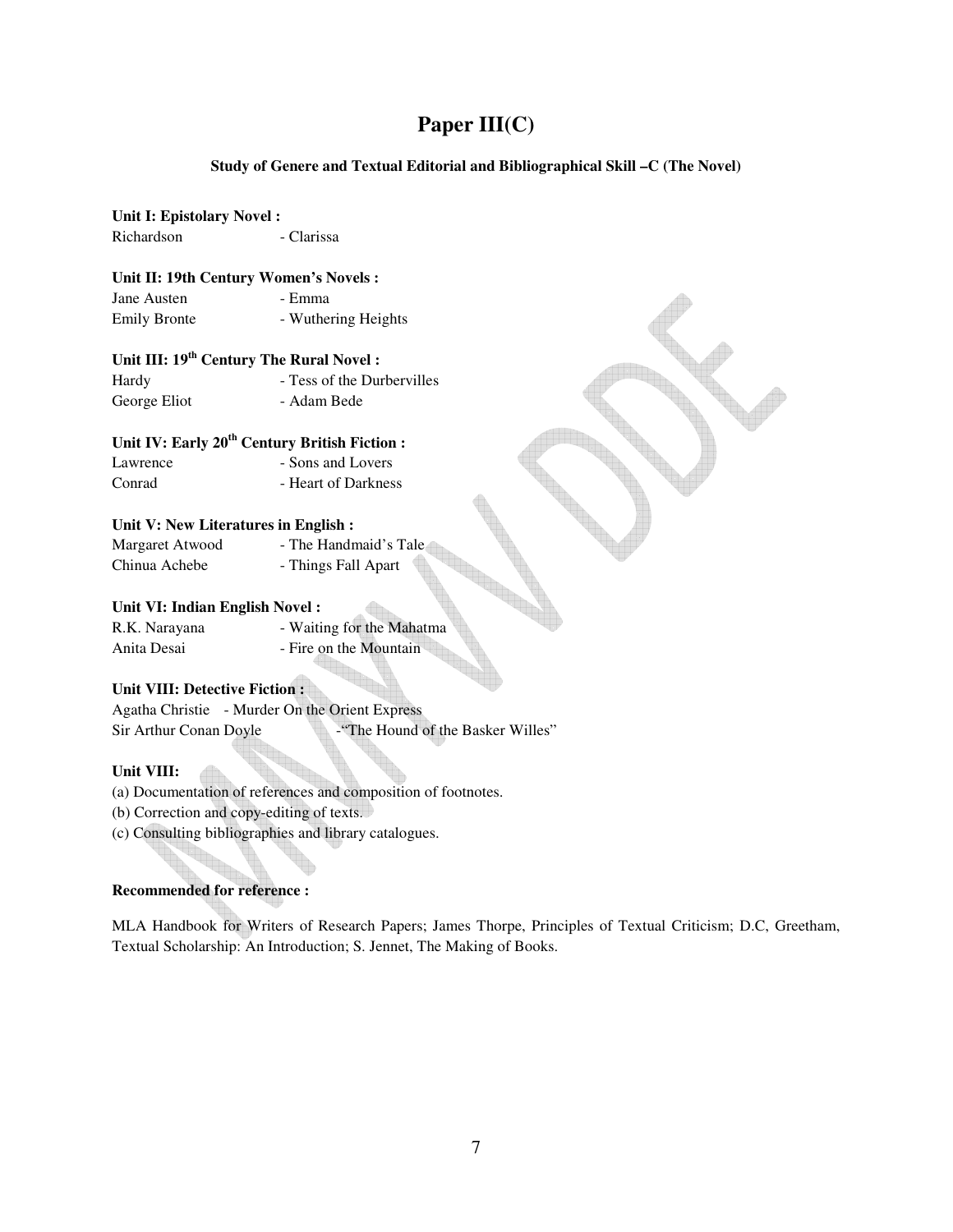# **Paper IV**

### **Optional Papers – (Group-II)**

Student will have to select one paper from the following papers:

# **IV (A) Indian Writing in English**

**OR IV (B) Colonial and Postcolonial Studies**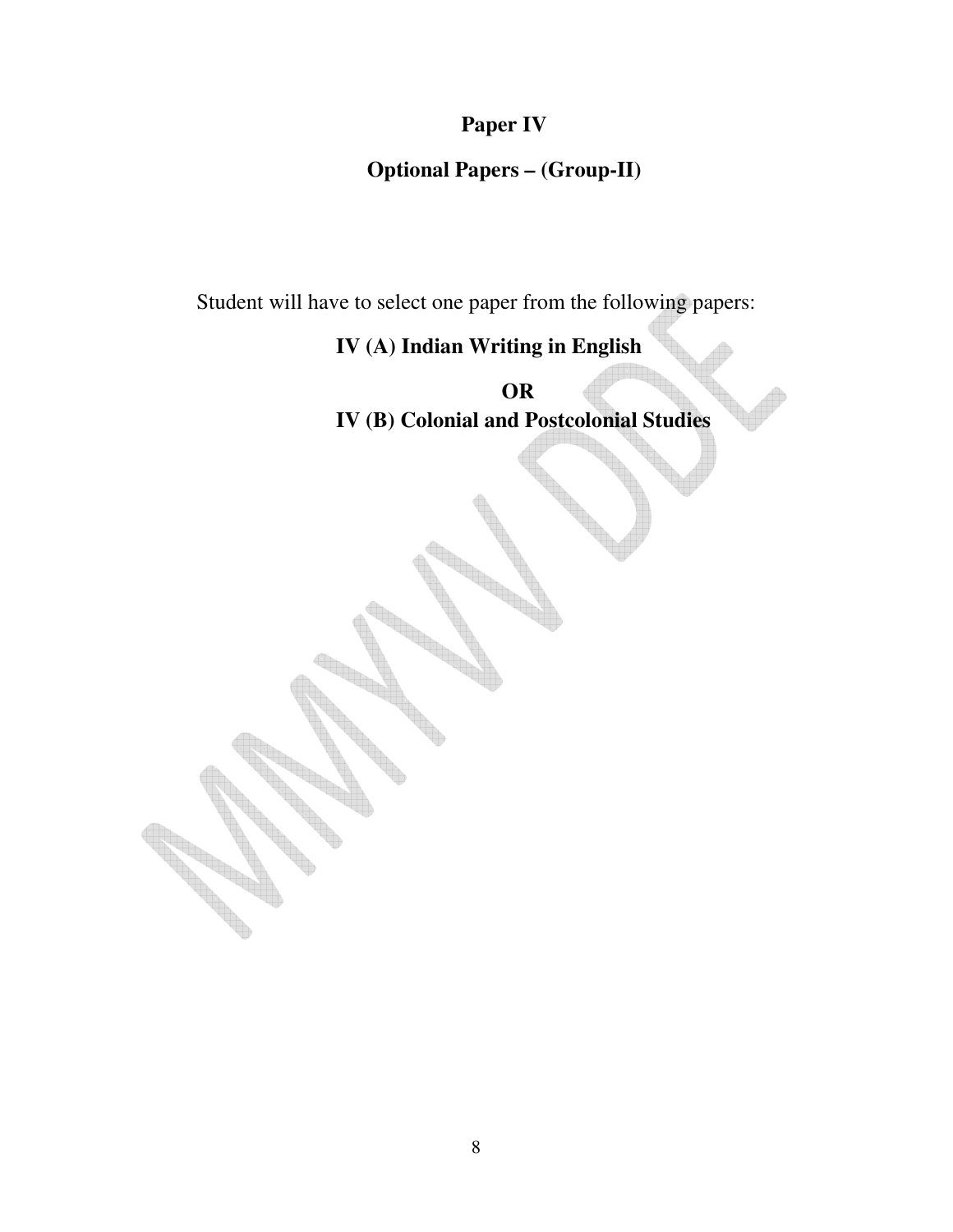# **Group - II Optional Paper – IV (A) Indian Writing in English**

| Poetry: |                          |                        |
|---------|--------------------------|------------------------|
|         | <b>Unit I:</b> Toru Dutt | - "Our Casuarina Tree" |
|         | Kamla Das                | - "The Sunshine Cat"   |

Unit II: Tagore **- Gitanjali- First Ten Verses** 

**Unit III:**Nissim Ezekiel - From Latter Day Psalms

A.K. Ramanujam - "Obituary"

**Fiction :**  Unit VI: R.K. Narayan - The Man-Eater of Malgudi

**Unit V:** Amitav Ghosh - The Shadow Lines Shashi deshpande - A Matter of Time

**Drama: Unit VI:** Girish Karnad - Naga-Mandala

**Non Fictional Prose:** 

- "The Sunshine Cat"

"Later Day Psalms". No. 6,

"Poet, Lover Birdwatcher"

The Dark Room

"The Patriot"

Unit VII: Nehru - The Discovery of India: Last chapter -Hinduism (Chapter II and IV)

| <b>Literature of the Indo-European Encounter:</b> |                      |  |
|---------------------------------------------------|----------------------|--|
| <b>Unit VIII:</b> Forster                         | - A Passage to India |  |
| <b>Ruth Prayver Jhabyala</b>                      | - Heat and Dust      |  |

 $\bigoplus$ 

### **Background Reading**

Gieve Patel - "Trees" Jayanta Mahapatra - "Hunger"/" A Mussing Person" Mulk Raj Anand - Coolie G.V. Desani - All About H. Hatter Rohinton Mistry - Such a Long Journey Mahesh Dattani - Tara Nehru - "Tryst with Destiny" speech Nird C. Chaudhuri – Autobiography of an Unknown Indian Dr. A. Kosta - The Plays Girish Karnad : Study in Myths & Gender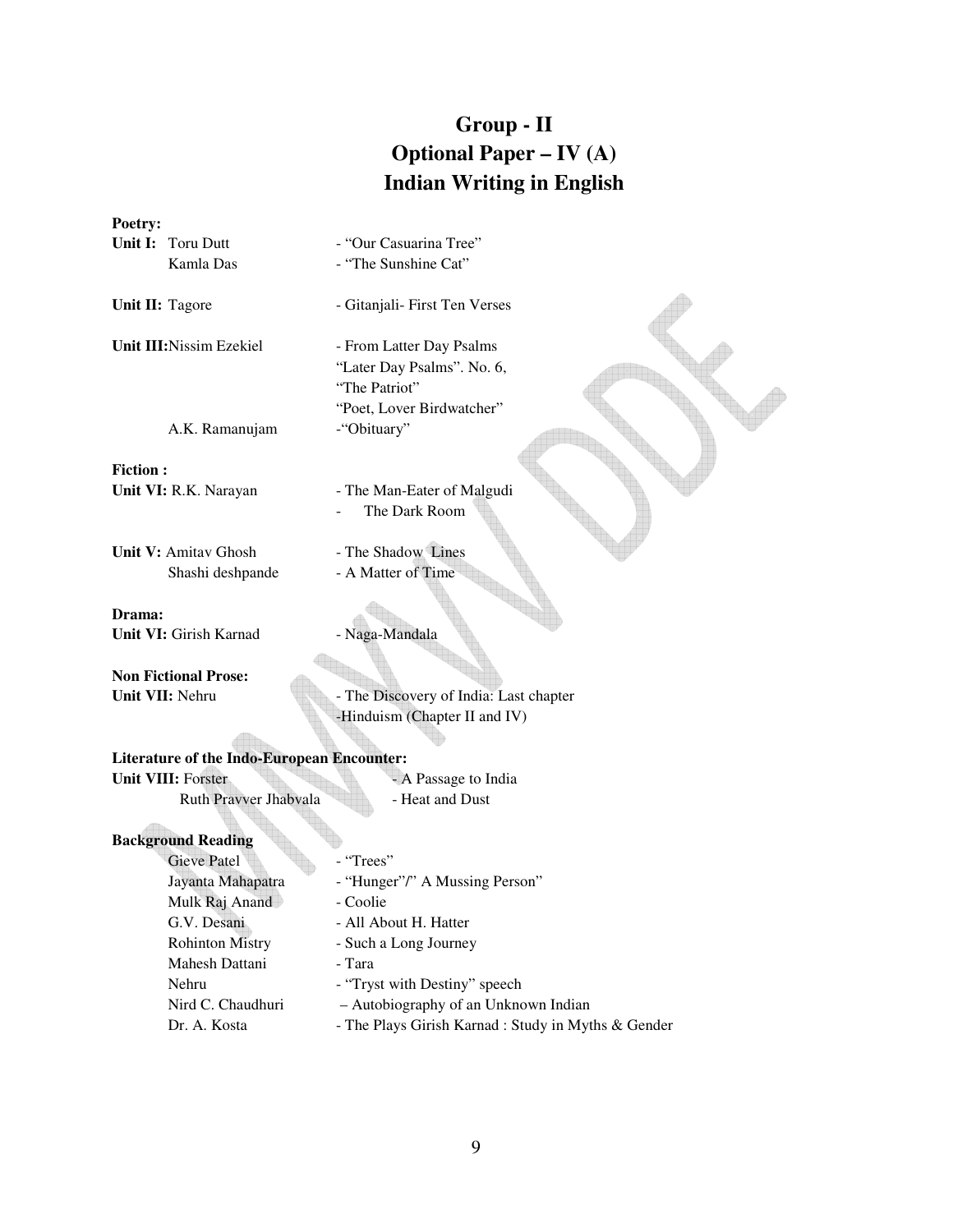# **Group - II**

## **Optional Paper – IV (B)**

### **Colonial and Postcolonial Studies**

 $\Delta\mathbf{b}$ 

### **Theory**

| Unit I:                   |                                                                                                                                          |
|---------------------------|------------------------------------------------------------------------------------------------------------------------------------------|
| Fanon                     | - The Wretched of the Earth                                                                                                              |
| Unit II:                  |                                                                                                                                          |
| E. Said                   | - Culture and Imperialism                                                                                                                |
| Unit III:                 |                                                                                                                                          |
| Homi Bhabha               | - "Sings Taken for Wonders" (From the Location of Culture)                                                                               |
|                           | Gayatri C. Spivak - "Can the Subaltern Speak ?" (available in C. Nelson and L. Grossberg.eds. Marxism and the Interpretation of Culture) |
| Unit IV:                  |                                                                                                                                          |
| Derek Walcott             | - Noble Prize – winning Speech. The Antilles (Available on the Internet)                                                                 |
|                           | Benedict Anderson - Imagined Communities: Reflections on the Origin and Spread of Nationalism. Introduction, Chapters 10 and 11          |
| <b>Texts</b>              |                                                                                                                                          |
| Unit V:                   |                                                                                                                                          |
| M.K. Gandhi               | - The Story of My Experiments with Truth                                                                                                 |
| George Orwell             | - "Shooting an Elephant"                                                                                                                 |
| Unit VI:                  |                                                                                                                                          |
|                           | Salman Rushdie - Midnight's Children                                                                                                     |
| Amitav Ghosh              | - The Class Palace                                                                                                                       |
| Unit VII:                 |                                                                                                                                          |
| Tagore                    | - Gora                                                                                                                                   |
| Premchand                 | "The Chess Players"                                                                                                                      |
| Unit VIII:                |                                                                                                                                          |
| Chinua achebe             | - Arrow of God                                                                                                                           |
| Michael Ondaatje          | - The English Patient                                                                                                                    |
|                           |                                                                                                                                          |
| <b>Background Reading</b> |                                                                                                                                          |
|                           |                                                                                                                                          |

B.Asheroft. G. Griffiths. And Helen Tiffin – The Empire Writes Back ------ ., eds.The Post-Colonial Studies Reader Aijaz Ahmed - In theory Ngugiwa Thiongo- Decolonizing the Mind Harish Trivedi - Colonial Transactins Shashi Tharoor - The Great Indian Novel Amitav Ghosh - The Glass Palace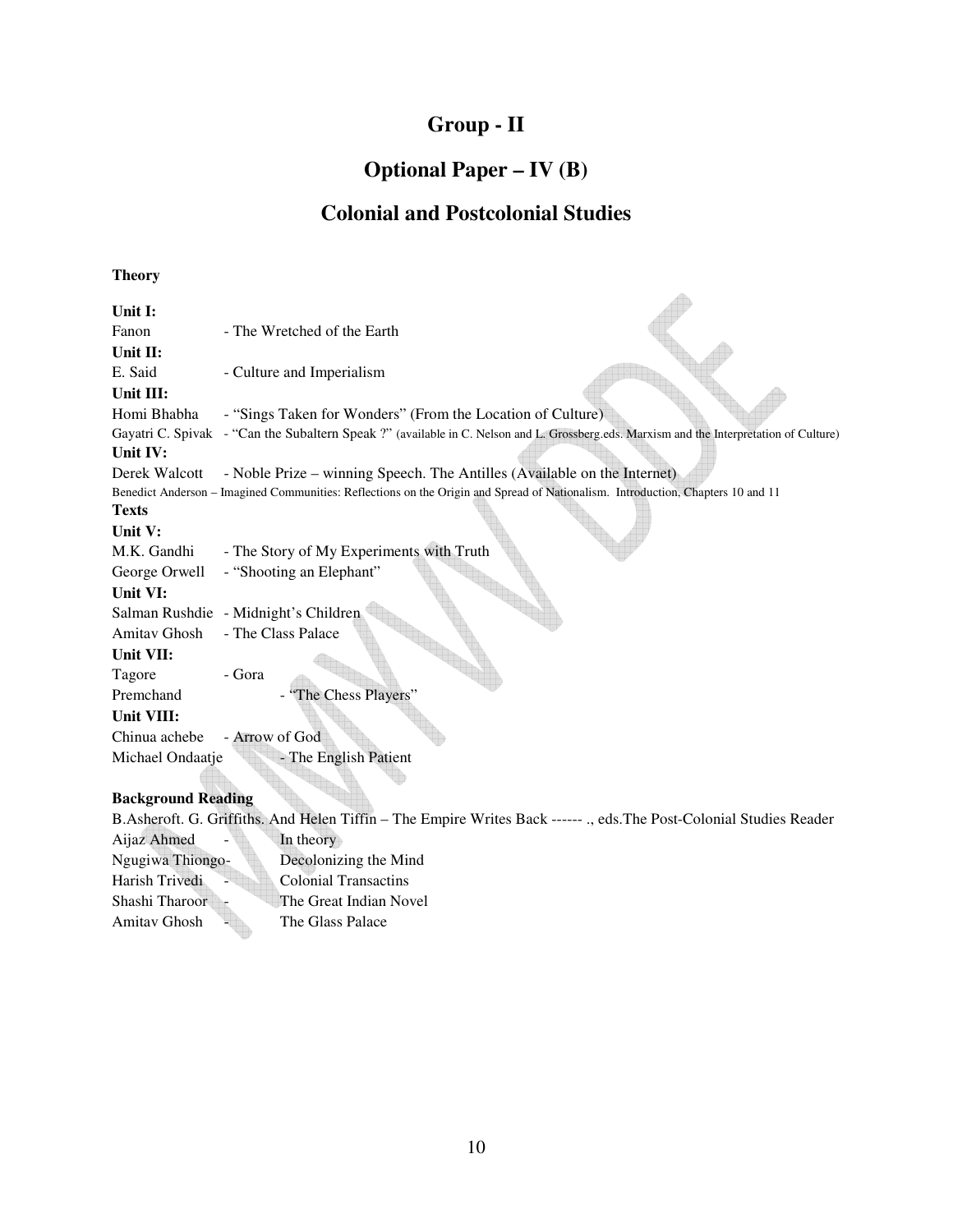# **(Group-III)**

# **Optional Paper -Paper V**

Student will have to select one paper from the following papers:

**V (A) American Literature** 

**V (B) Literature and Gender**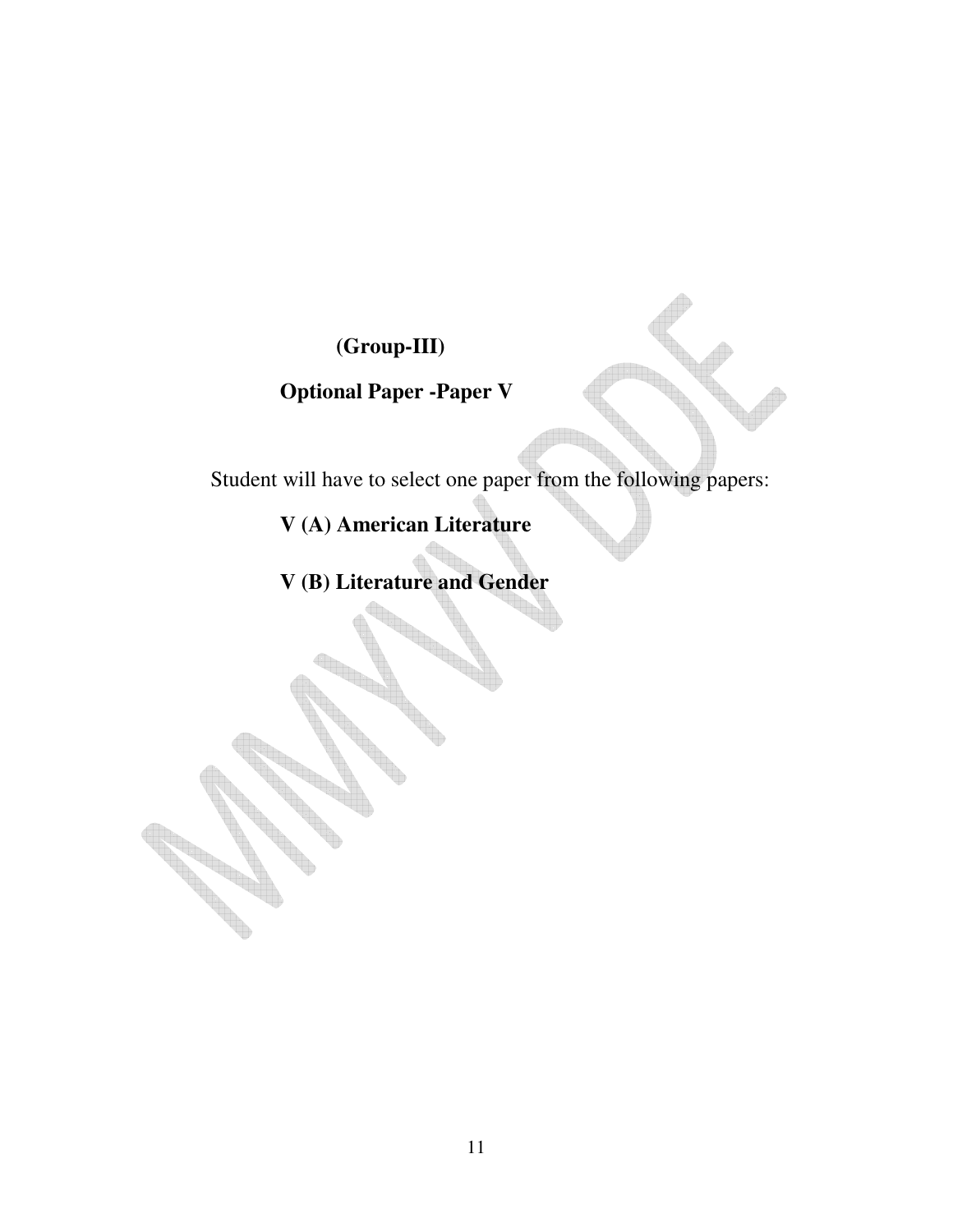# **Group - III Optional Paper – V (A) American Literature**

| Poetry:                     |               |                                                     |
|-----------------------------|---------------|-----------------------------------------------------|
| Unit I:                     | Poetry        | -"Dream-Land"                                       |
|                             |               | -"The Raven."                                       |
|                             |               |                                                     |
| Unit II:                    | H. Whitman    | -"Leaves of Grass: "Song of Myself"                 |
|                             |               | -"When lilacs last in the dooryard bloomed"         |
|                             |               |                                                     |
| Unit III:                   |               | -"Birches ": Stopping By Woods On a Snowy Evening." |
|                             |               | -"Mending Wall". " After Apple Picking."            |
|                             |               |                                                     |
| <b>Non Fictional Prose:</b> |               |                                                     |
| Unit IV:                    | Emerson       | - "The American Scholar"                            |
|                             |               | -"Nature"; "Self Reliance."                         |
|                             |               | - "Beauty"                                          |
|                             | Thoreau       | - "Civil Disobedience."                             |
|                             |               |                                                     |
| <b>Fiction:</b>             |               |                                                     |
| Unit V:                     | Hawthorne     | - The Scarlet Letter                                |
|                             | Henry James   | - Portait of a Lady                                 |
|                             |               |                                                     |
| Unit VI:                    | Hemingway     | - The Old Man and the Sea                           |
|                             | Faulkner      | - The Sound and the Fury                            |
|                             |               |                                                     |
| Unit VII:                   | Toni Morrison | - Sula                                              |
|                             | Alice Walker  | - The Color Purple                                  |
|                             |               |                                                     |
| Drama:                      |               |                                                     |
| Unit VIII:                  | Arthur Miller | Eugene O'Neill - Mourning Becomes Electra           |
|                             |               | - All my sons                                       |
| <b>Background Reading</b>   |               |                                                     |
|                             | Mark Twain    | - Huckleberry Finn                                  |
|                             | Melville      | - Moby Dick                                         |
|                             | Albee         | - The Zoo Story                                     |
|                             | Toni Morrison | - Beloved                                           |
|                             | Sylvia Plath  | - "The Mirror"                                      |
|                             | Adrienne Rich | -"Snapshots of a daughter-in-law"                   |
|                             |               |                                                     |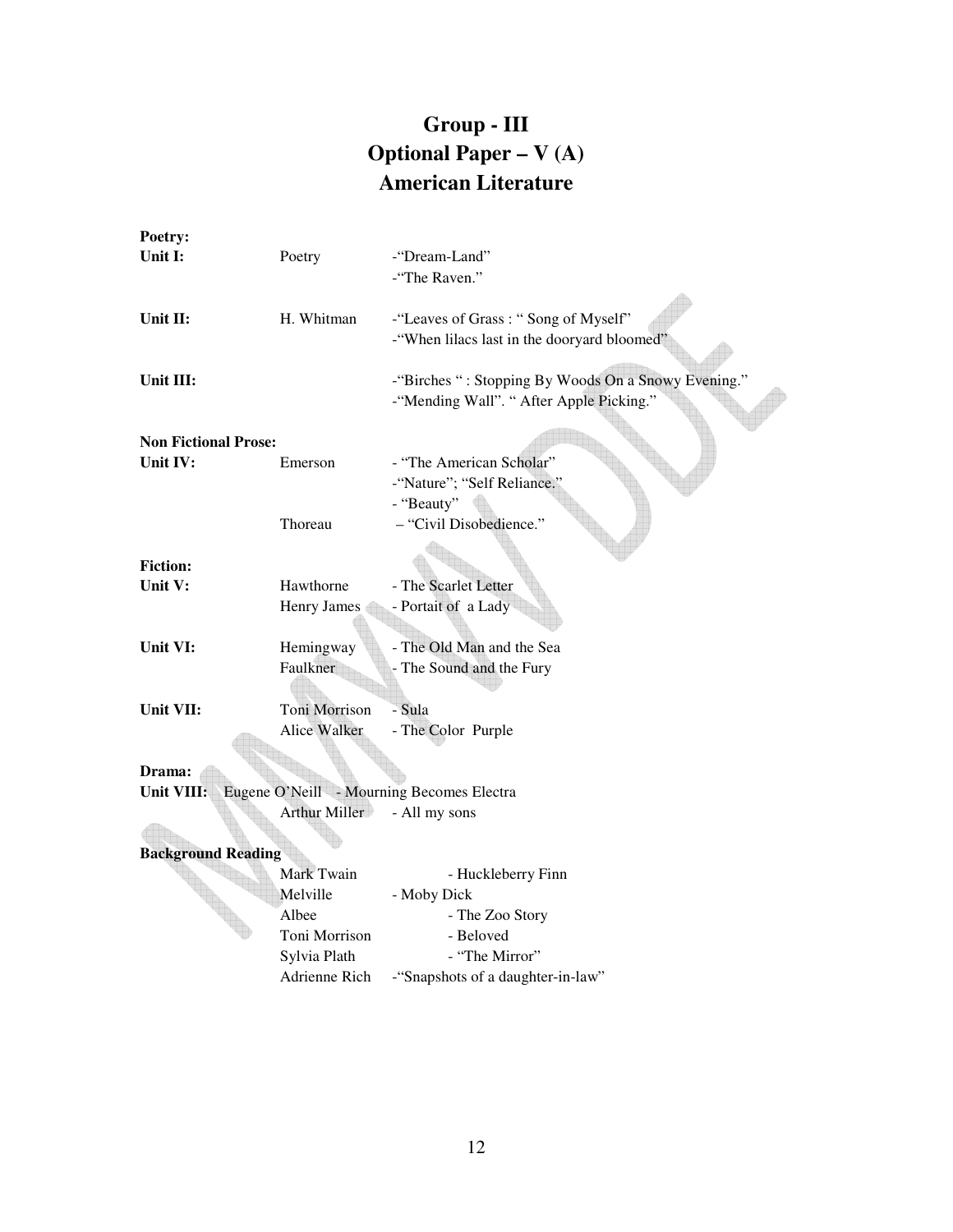# **Group - III Optional Paper – V (B) Literature and Gender**

**Theory** 

| Unit I:             | M. Wollstonecraft - A Vindication of the Rights of Woman |                                                                                |
|---------------------|----------------------------------------------------------|--------------------------------------------------------------------------------|
|                     | V. Woolf                                                 | - A Room of One's Own                                                          |
| Unit II:            | Alice Walker                                             | - "In Search of Our Mother's Gardens" (from In Search of Our Mother's Gardens) |
| Unit III:           | Helena Cixous                                            | - "The Laugh of the Medusa"                                                    |
| Unit IV:            |                                                          | Elaine Showalter - "A Criticism of Our Own"                                    |
| <b>Text</b>         |                                                          |                                                                                |
| Unit V:             | Mary Shelley                                             | - Frankenstein                                                                 |
|                     | Charlotte                                                | - Jane Eyreread with Jean Rhys. Wide                                           |
| <b>Sargasso Sea</b> |                                                          |                                                                                |
| Unit VI:            | V. Woolf                                                 | - To the Lighthouse                                                            |
|                     | Toni Morrison                                            | - Beloved                                                                      |
| Unit VII:           | Kamala Das                                               | - My Story                                                                     |
|                     | R. Tagore                                                | - Home and the World                                                           |
| Unit VIII:          |                                                          | Christina Rossetti- "Goblin Market"                                            |
|                     |                                                          | Emily Dickinson - "I am nobody! Who are you?"                                  |
|                     |                                                          | -"I cannot live with you"                                                      |
| Unit IX             | Sylvia Plath                                             | - "Daddy"                                                                      |
|                     |                                                          | -Edge"                                                                         |
|                     | Adrienne Rich                                            | -"Living in Sin" (from The Diamond Cutters)                                    |
|                     |                                                          | -"Snapshots of a Daughter-in-law"                                              |

### **Background Reading**

| Stowe       | -Uncle Tom's Cabin                |
|-------------|-----------------------------------|
| M. Twain    | - Huckleberry Finn                |
| James Joyce | - The Golden Bow!                 |
| Steinbeck   | - The Grapes of Wrath             |
| Albee       | - Who's Afraid of Virginia Woolf? |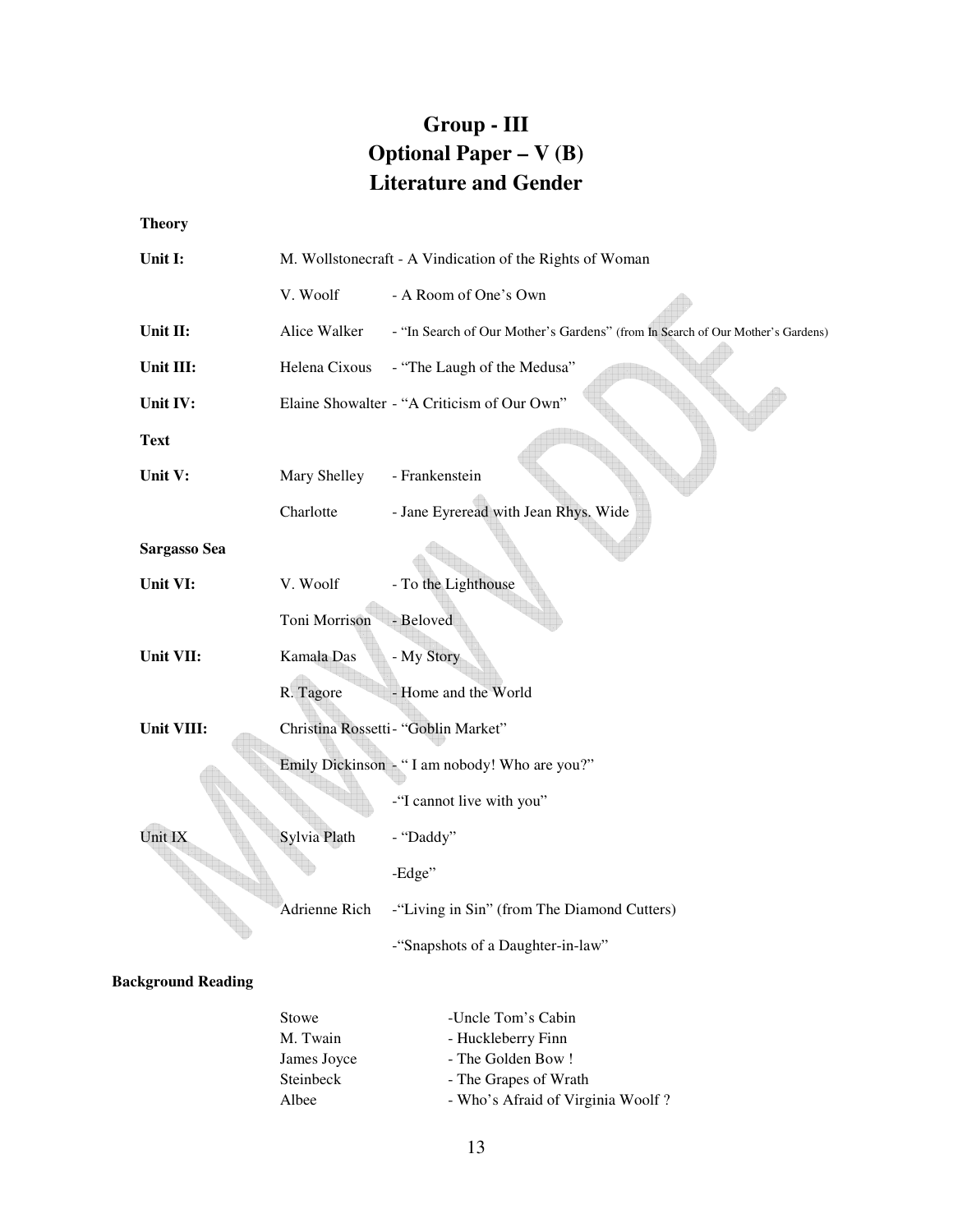# **Group – IV**

# **Optional Paper - Paper VI**

Student will have to select one paper from the following papers:

# **VI (A) Literature and Philosophy**

### **OR**

**VI (B) Gandhi and Indian Writing in English**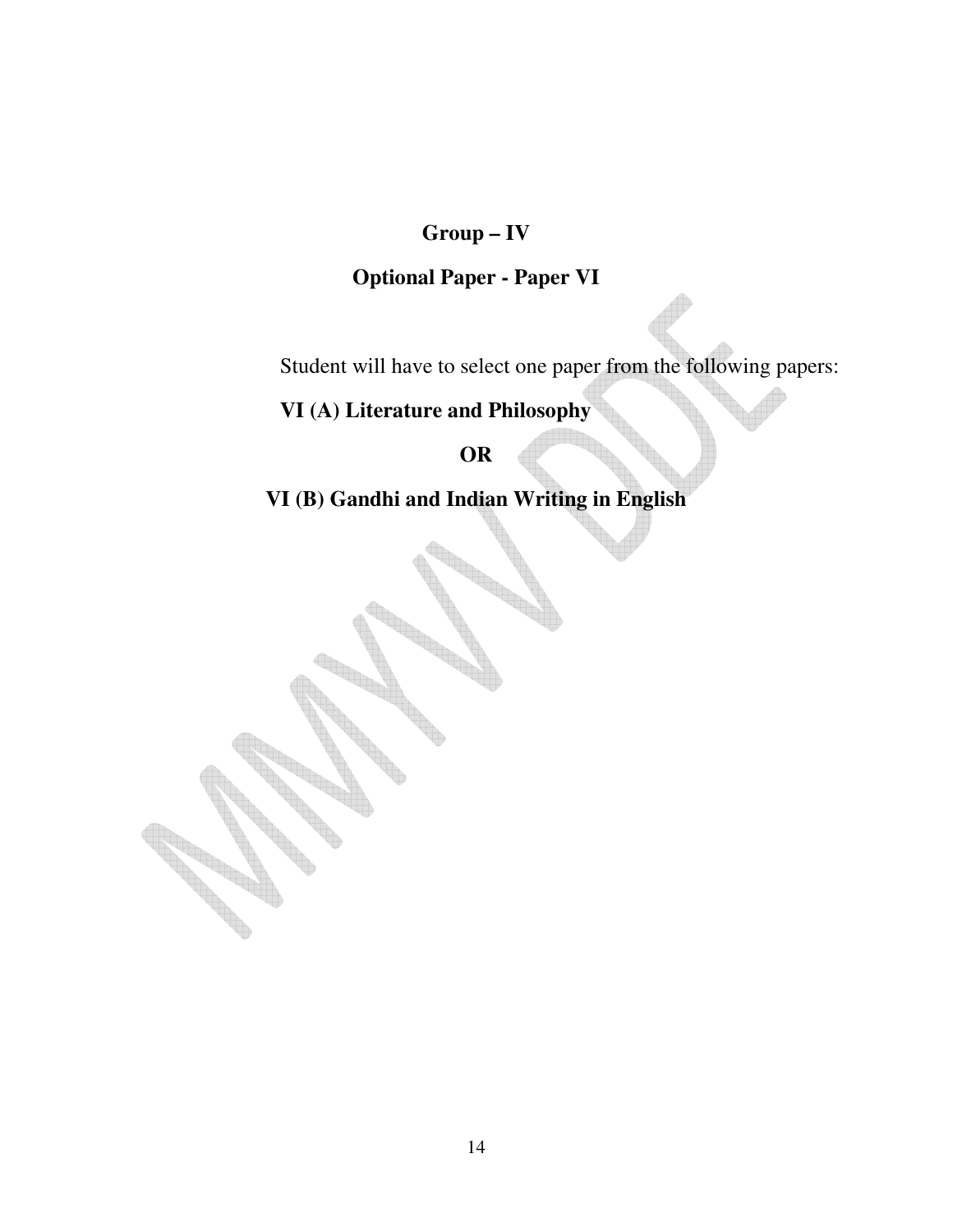# **Group - IV Optional Paper – VI (A) Literature and Philosophy**

**Theory** 

| Unit I:                   | Plato         | - Republic, Book X                                      |
|---------------------------|---------------|---------------------------------------------------------|
| Unit II:                  | Dante         | -"Inferno" from The Divine Comedy                       |
| Unit III:                 | <b>Browne</b> | - Religio Medici                                        |
| Unit IV:                  | Nietzche      | - "the Birth of Tragedy"                                |
| <b>Texts</b>              |               |                                                         |
| Unit V:                   | Bergson       | - Creative Evolution, read with Shaw's Man and Superman |
| Unit VI:                  | Word Worth    | - The Prelude, Books I and II                           |
| Unit VII:                 |               | Sri. Aurobindo - Savitri Book I, Canto i.               |
| Unit VIII:                | R. Tagore     | - The Religion of Man                                   |
| <b>Background Reading</b> |               |                                                         |
|                           | Sartre        | Existentialism & Humanism                               |
|                           | Camus         | The Myth of Sisyphus                                    |
|                           | T.S. Eliot    | "Dante"                                                 |
|                           | Dostoevsky    | Crime & Punishment                                      |
| Rousseau<br>Emile         |               |                                                         |
|                           |               |                                                         |
|                           |               |                                                         |
|                           |               |                                                         |
|                           |               |                                                         |
|                           |               |                                                         |